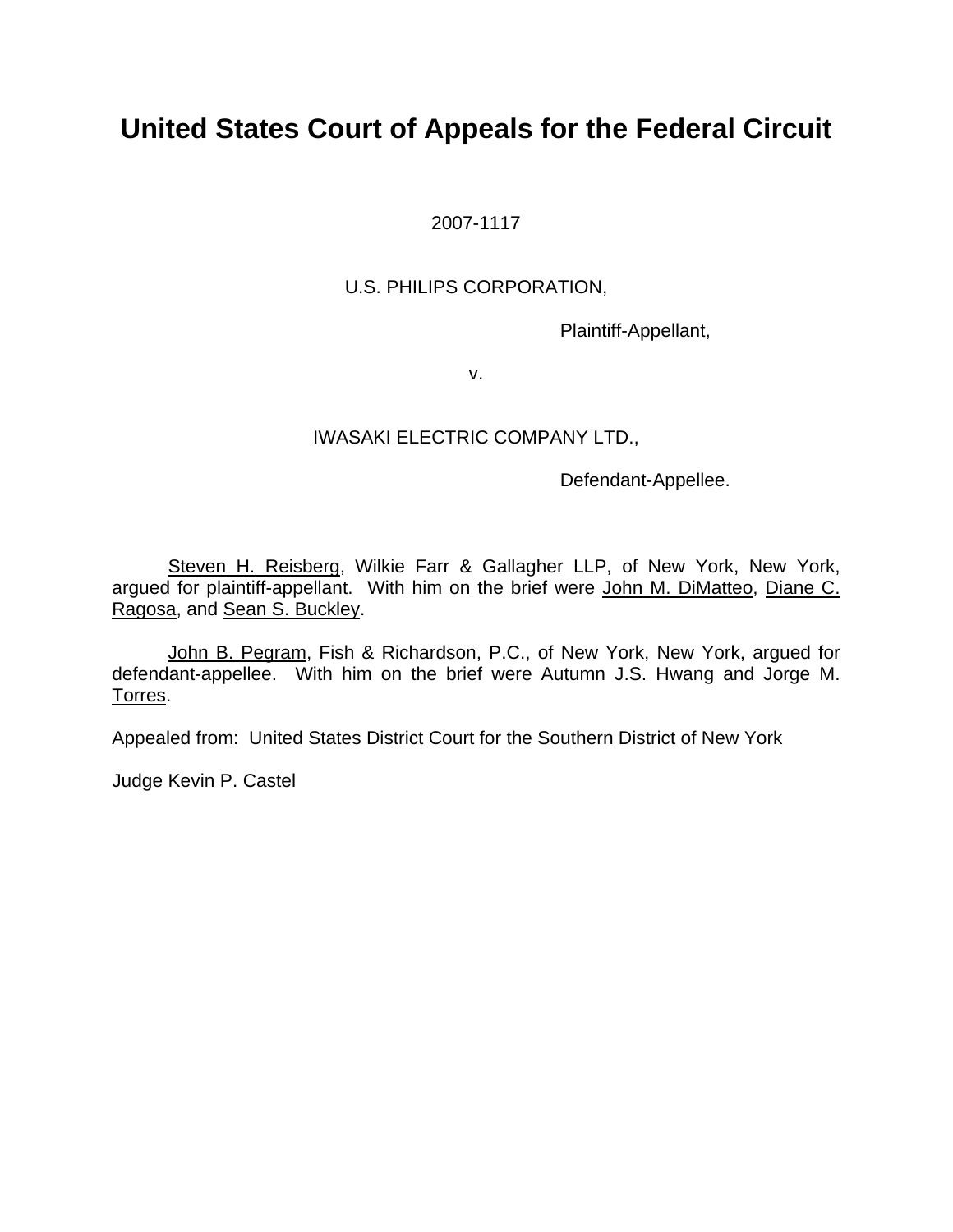## **United States Court of Appeals for the Federal Circuit**

2007-1117

U.S. PHILIPS CORPORATION,

Plaintiff-Appellant,

v.

IWASAKI ELECTRIC COMPANY LTD.,

Defendant-Appellee.

DECIDED: November 2, 2007 \_\_\_\_\_\_\_\_\_\_\_\_\_\_\_\_\_\_\_\_\_\_\_\_\_\_

 $\mathcal{L}=\mathcal{L}^{\mathcal{L}}$  , where  $\mathcal{L}^{\mathcal{L}}$  , we have the set of  $\mathcal{L}^{\mathcal{L}}$ 

Before NEWMAN, LOURIE, and LINN, Circuit Judges.

LINN, Circuit Judge.

U.S. Philips Corporation appeals from a final judgment entered pursuant to Fed. R. Civ. P. 54(b) in favor of Iwasaki Electric Company Ltd. by the United States District Court for the Southern District of New York. Specifically, U.S. Philips challenges the district court's decision to limit U.S. Philips's right of recovery to acts of infringement after the complaint was filed, based on a failure of notice; its claim construction ruling relating to U.S. Patent No. 5,109,181 ("the '181 patent"); and its decision to grant partial summary judgment of noninfringement as to those accused products not subject to the temporal limitation of liability. Because Iwasaki was properly on notice of potential infringement before the filing of the complaint, we reverse the district court's determination that notice was inadequate until the instant suit was filed and the concomitant limitation of liability. We affirm the district court's claim construction, and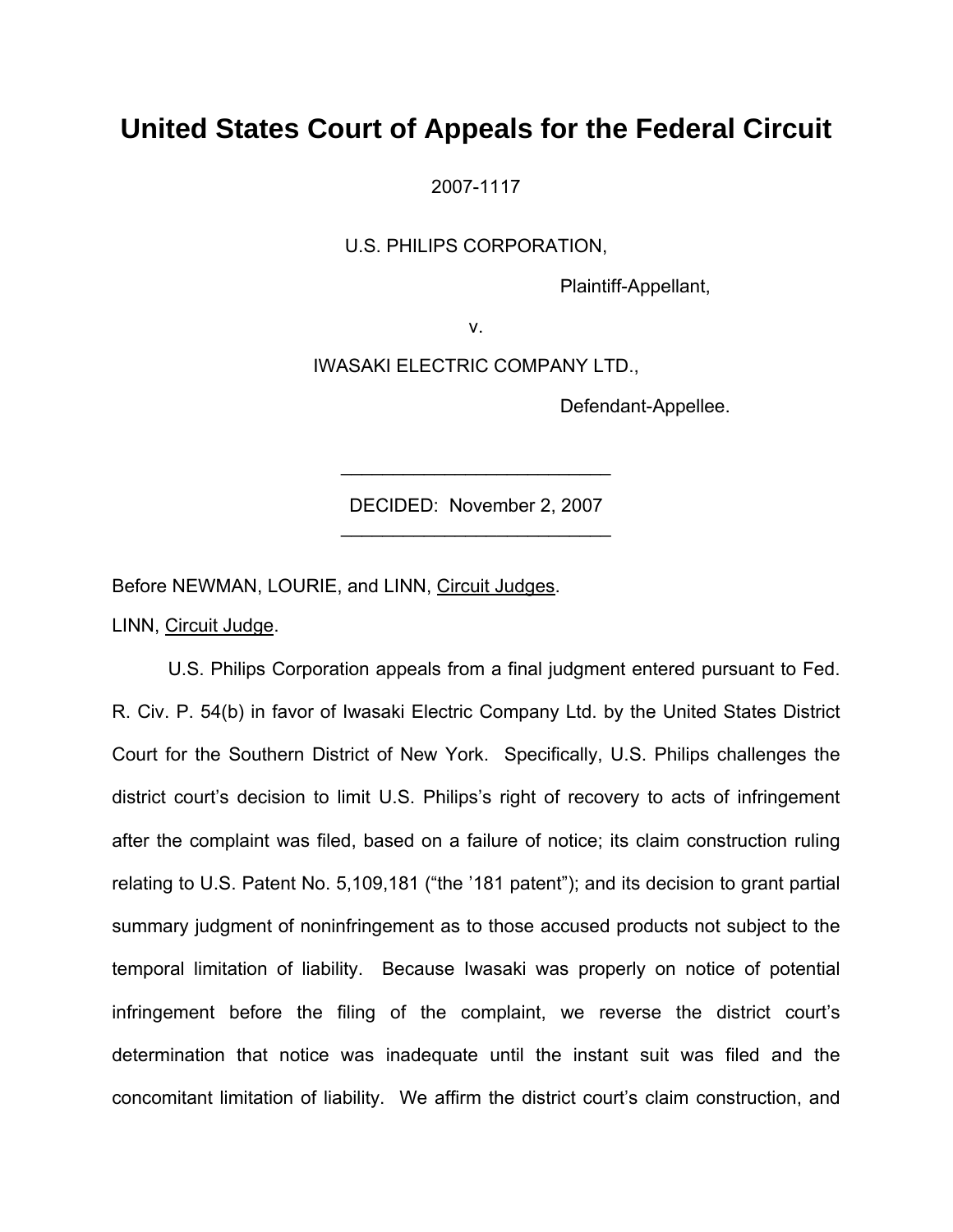with it the entry of partial summary judgment of no literal infringement. Finally, because the district court erred in concluding that the doctrine of equivalents is foreclosed as to the disputed claim limitation, we vacate the partial summary judgment of noninfringement under the doctrine of equivalents, and we remand for consideration of infringement under the doctrine of equivalents as well as for consideration of literal infringement from June 7, 2000, the date notice was provided, until the filing of the complaint.

#### I. BACKGROUND

The '181 patent is directed to high-pressure mercury vapor discharge lamps filled with a gaseous mixture in which "at least one of the halogens CI, Br or I is present in a quantity between 10<sup>-6</sup> and 10<sup>-4</sup>  $\mu$ mol/mm<sup>3</sup>." '181 patent, claim 1. The halogen transports tungsten evaporated during the normal operation of the lamp back onto the electrodes, creating "an improved color rendition and a longer life." Id., col. 1, l. 49.

U.S. Philips is the assignee of the '181 patent. On June 7, 2000, Mr. Rolfes, an employee of Philips International B.V., Corporate Intellectual Property, sent Iwasaki a letter on Philips International B.V. letterhead ("the Rolfes letter"). That letter notified Iwasaki of potential infringement of "at least four of our patents and patent applications" by Iwasaki's UHE-U HSCR 120 E5H lamp. The '181 patent was listed in the letter, and a copy of the patent was enclosed. The letter also contained an offer for a nonexclusive license. The letter did not identify U.S. Philips as the patent owner or identify Mr. Rolfes as an attorney, nor did it disclose the corporate relationship between U.S. Philips and Philips International B.V. The letter did, however, identify Mr. Rolfes as "Patent Portfolio Manager," speaking on behalf of "Corporate Intellectual Property,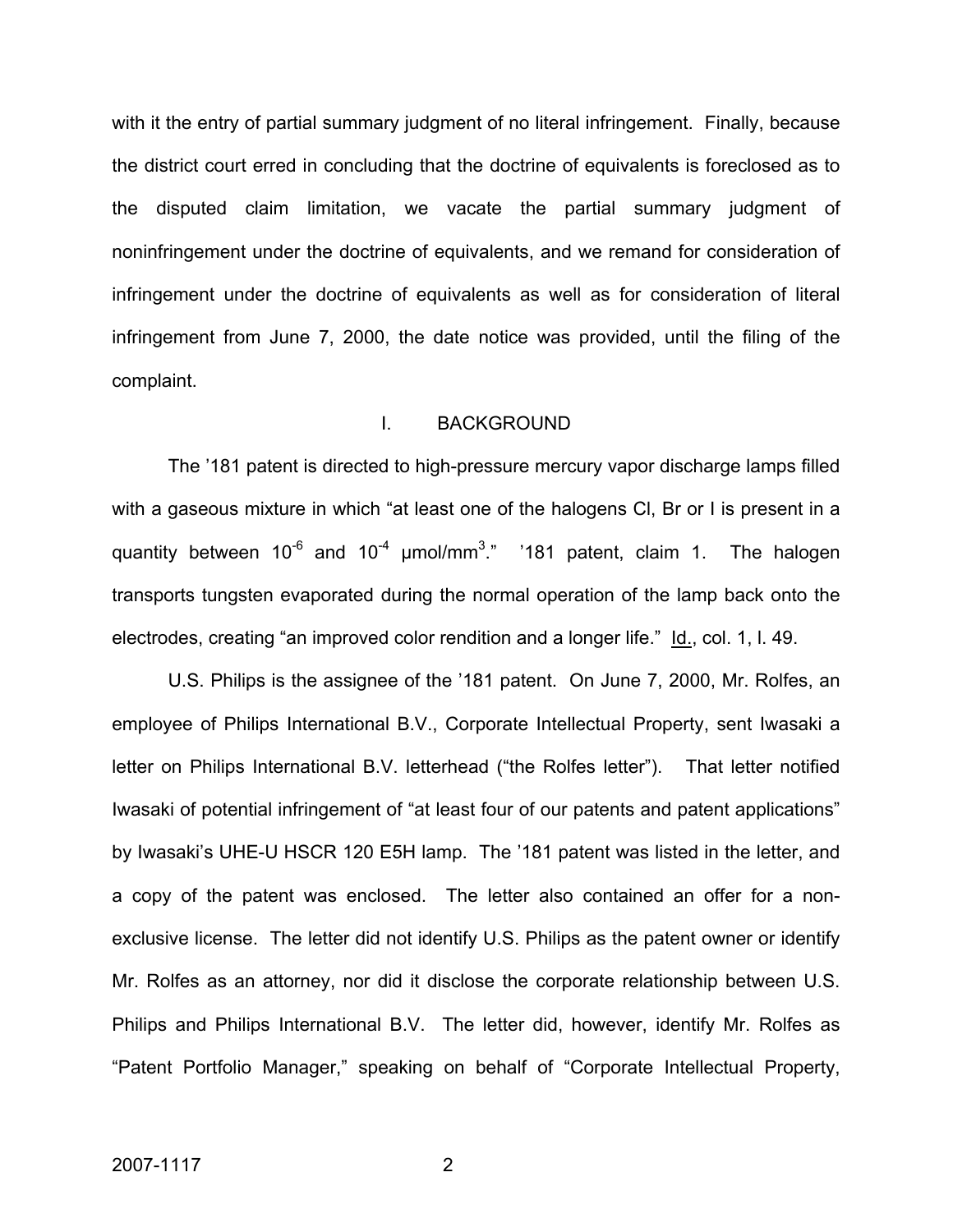Philips International B.V." Before the district court, witnesses for U.S. Philips testified that the corporate intellectual property department of Philips International B.V. is responsible for prosecution, licensing, and enforcement of many of the patents that belong to the Philips family of companies, including patents assigned to U.S. Philips Corporation. U.S. Philips Corporation is "an IP holding company on behalf of . . . the overall Philips organization" and has no employees.

U.S. Philips filed suit against Iwasaki, alleging infringement of independent claim 1 of the '181 Patent, which reads in relevant part:

A high-pressure mercury vapor discharge lamp comprising . . . a filling essentially consisting of mercury, a rare gas, and a halogen for maintaining a tungsten transport cycle during lamp operation, characterized in that . . . at least one of the halogens Cl, Br or I is present in a quantity between 10<sup>-6</sup> and 10<sup>-4</sup> µmol/mm<sup>3</sup>.

'181 patent, claim 1. The district court construed the phrase " a quantity between  $10^{-6}$  and  $10^{-4}$  µmol/mm<sup>3</sup>" as "a quantity between 1 divided by 1,000,000 and 1 divided by 10,000 micromoles per cubic millimeter," or, in alternative terms also stated by the district court, "a quantity between 1  $\times$  10<sup>-6</sup> and 1  $\times$  10<sup>-4</sup> µmol/mm<sup>3</sup>." <u>U.S. Philips Corp. v.</u> Iwasaki Electric Co., No. 1:03-CV-172-PKC, slip op. at 9 (S.D.N.Y. Jan. 3, 2006) ("Claim Construction Opinion").

In a subsequent partial summary judgment opinion, the district court confronted the question of whether the Rolfes letter provided adequate notice within the meaning of 35 U.S.C. § 287(a). U.S. Philips Corp. v. Iwasaki Electric Co., No. 1:03-CV-172-PKC, slip op. at 5–8 (S.D.N.Y. Sept. 28, 2006) ("Summary Judgment Opinion"). The district court addressed this as a preliminary matter, rather than simply as a question of damages, because it considered the issue potentially dispositive of literal infringement.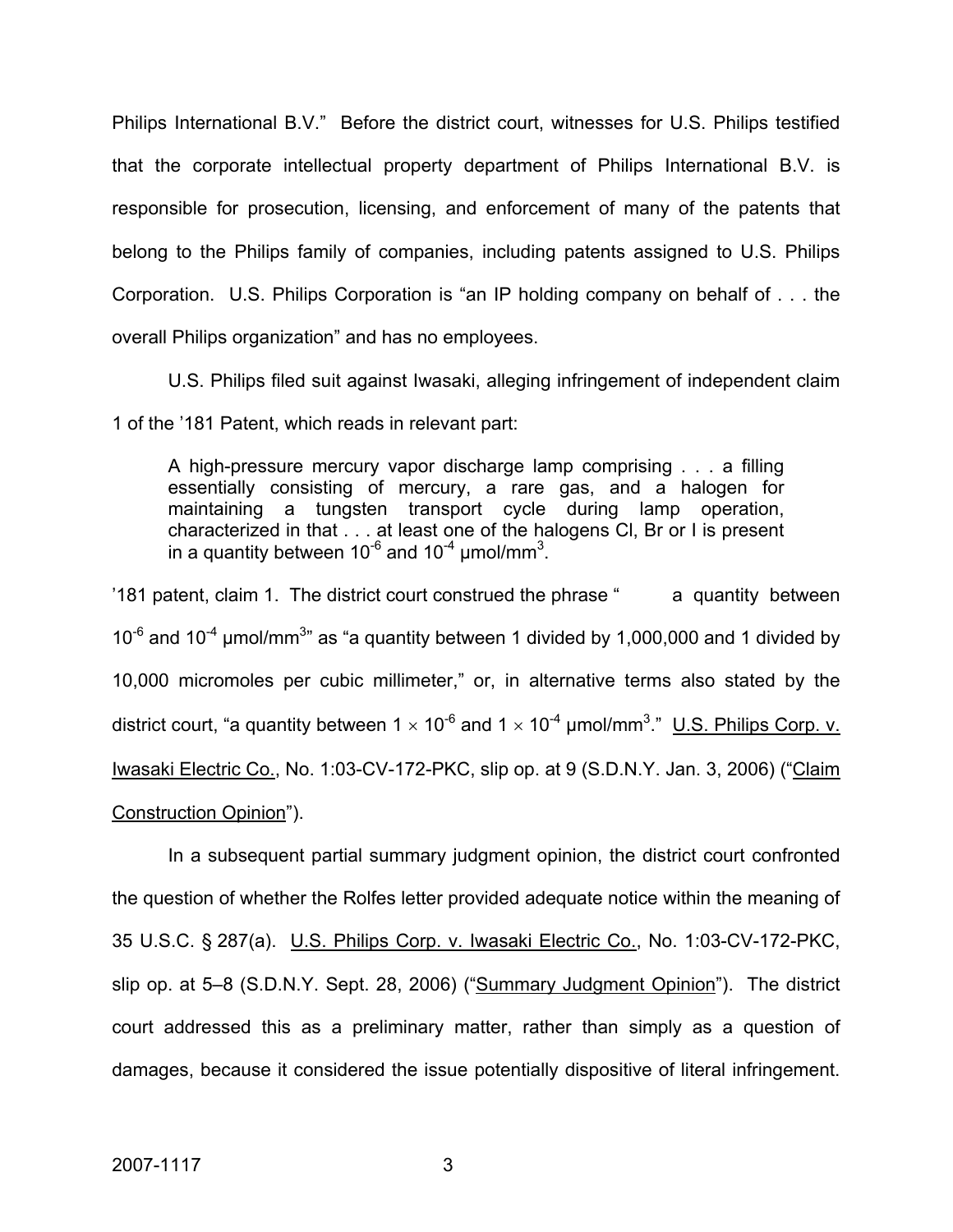Because it was uncontested that Philips did not mark its lamps as permitted by § 287(a), if the Rolfes letter did not constitute notice under § 287(a), then Iwasaki's liability would be limited to any acts of infringement since January 8, 2003, the date the complaint in this action was filed. Since that date, it is uncontested that Iwasaki's lamps have had a target concentration of bromine (one of the named halogens) of 1.6  $\pm$  0.4  $\times$  $10^{-4}$  µmol/mm<sup>3</sup>, and U.S. Philips has not alleged that Iwasaki has produced any lamps with a concentration lower than 1.08  $\times$  10<sup>-4</sup> µmol/mm<sup>3</sup>. In contrast, there appears to be at least some evidence that before the filing of the complaint, but after the date of the Rolfes letter, Iwasaki produced lamps with a bromine concentration as low as 0.68  $\times$  $10^{-4}$  µmol/mm<sup>3</sup>, a concentration within the claimed range even under a strict interpretation of Iwasaki's proffered claim construction. Citing Lans v. Digital Equipment Corp., 252 F.3d 1320 (Fed. Cir. 2001), the district court concluded that the Rolfes letter was inadequate to provide notice to Iwasaki under § 287(a) because it failed to identify U.S. Philips as the owner of the '181 patent and did not purport to speak for U.S. Philips. Summary Judgment Opinion at 7–8.

The district court then proceeded to grant summary judgment of noninfringement both as to literal infringement and under the doctrine of equivalents. As to literal infringement, and looking only to lamps sold or manufactured after January 8, 2003, the court concluded that Iwasaki's entire target concentration range of 1.6  $\pm$  0.4  $\times$  10<sup>-4</sup> μmol/mm<sup>3</sup> "unquestionably exceeds the 10<sup>-4</sup> (1/10,000) μmol/mm<sup>3</sup> disclosed in the patent," and noted that U.S. Philips did not challenge the factual accuracy of Iwasaki's claims that it had not made or sold any lamps during the relevant period with a bromine concentration below 1.0  $\times$  10<sup>-4</sup>. Id. at 10–11. The court therefore held that summary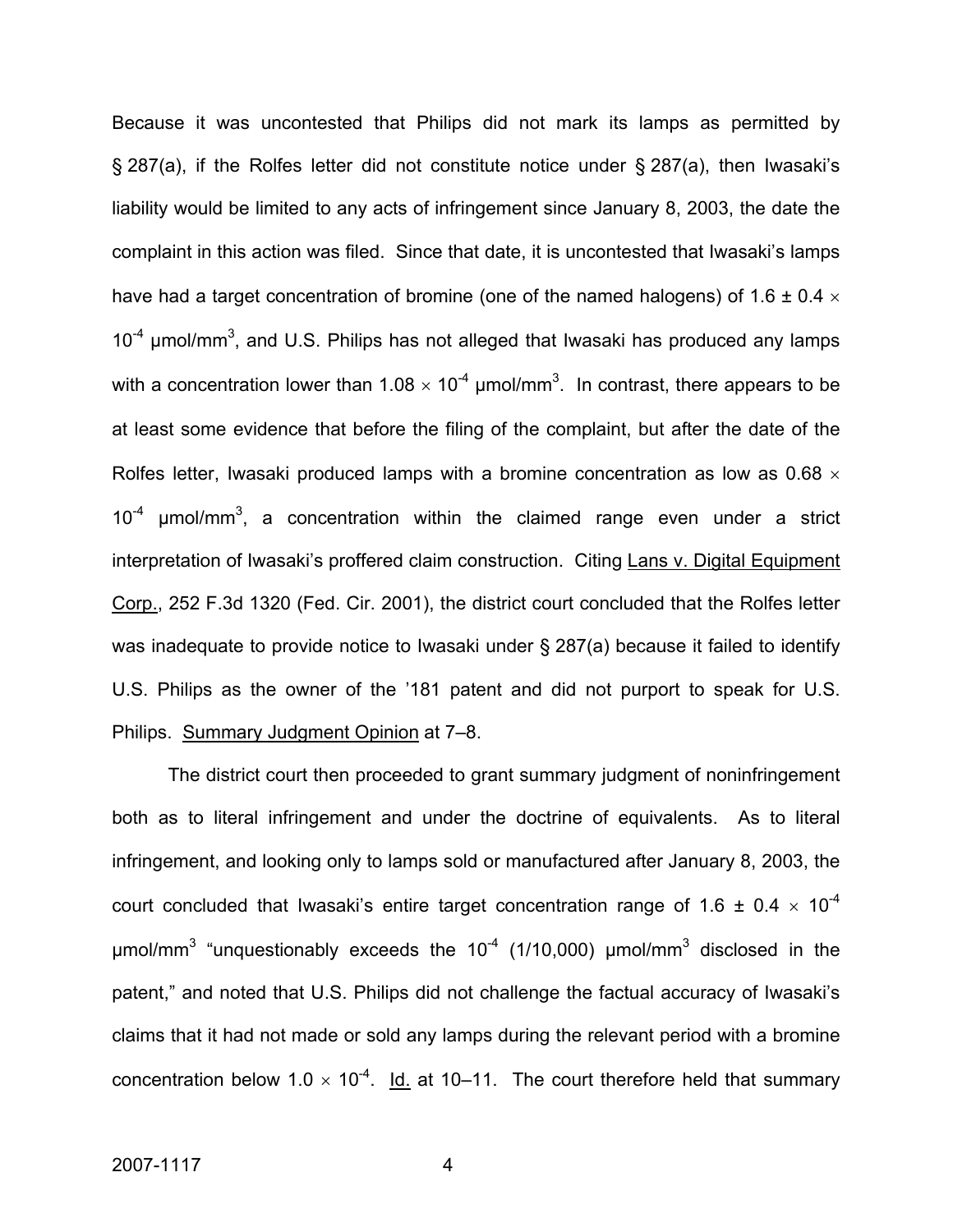judgment of noninfringement was appropriate. Under the doctrine of equivalents, the court held that a finding of infringement would vitiate the claim limitation that "a 'quantity' . . . is 'present' and that 'quantity' is 'between' one value 'and' another." Id. at 18. Accordingly, it concluded that recourse to the doctrine of equivalents was foreclosed as a matter of law.

 U.S. Philips appeals the district court's limitation of liability to acts of infringement after the complaint was filed, the claim construction, and the entry of summary judgment as to infringement by equivalents. We have jurisdiction under 28 U.S.C. § 1295(a)(1).

#### II. DISCUSSION

#### A. Standard of Review

We exercise plenary review over claim construction. Cybor Corp. v. FAS Techs., Inc., 138 F.3d 1448, 1456 (Fed. Cir. 1998) (en banc). We likewise review the district court's grant of summary judgment de novo, reapplying the standards applied by the district court. SanDisk Corp. v. Memorex Prods., Inc., 415 F.3d 1278, 1283 (Fed. Cir. 2005). The legal limitations on the applicability of the doctrine of equivalents are determined as a matter of law. Abbott Labs. v. Dey, L.P., 287 F.3d 1097, 1103 (Fed. Cir. 2002).

Summary judgment is generally appropriate where, after making all inferences in favor of the nonmoving party, there are no genuine issues of material fact and the moving party is entitled to judgment as a matter of law. Fed. R. Civ. P. 56(c); Celotex Corp. v. Catrett, 477 U.S. 317, 322 (1986). "Summary judgment on the issue of infringement is proper when no reasonable jury could find that every limitation recited in a properly construed claim either is or is not found in the accused device either literally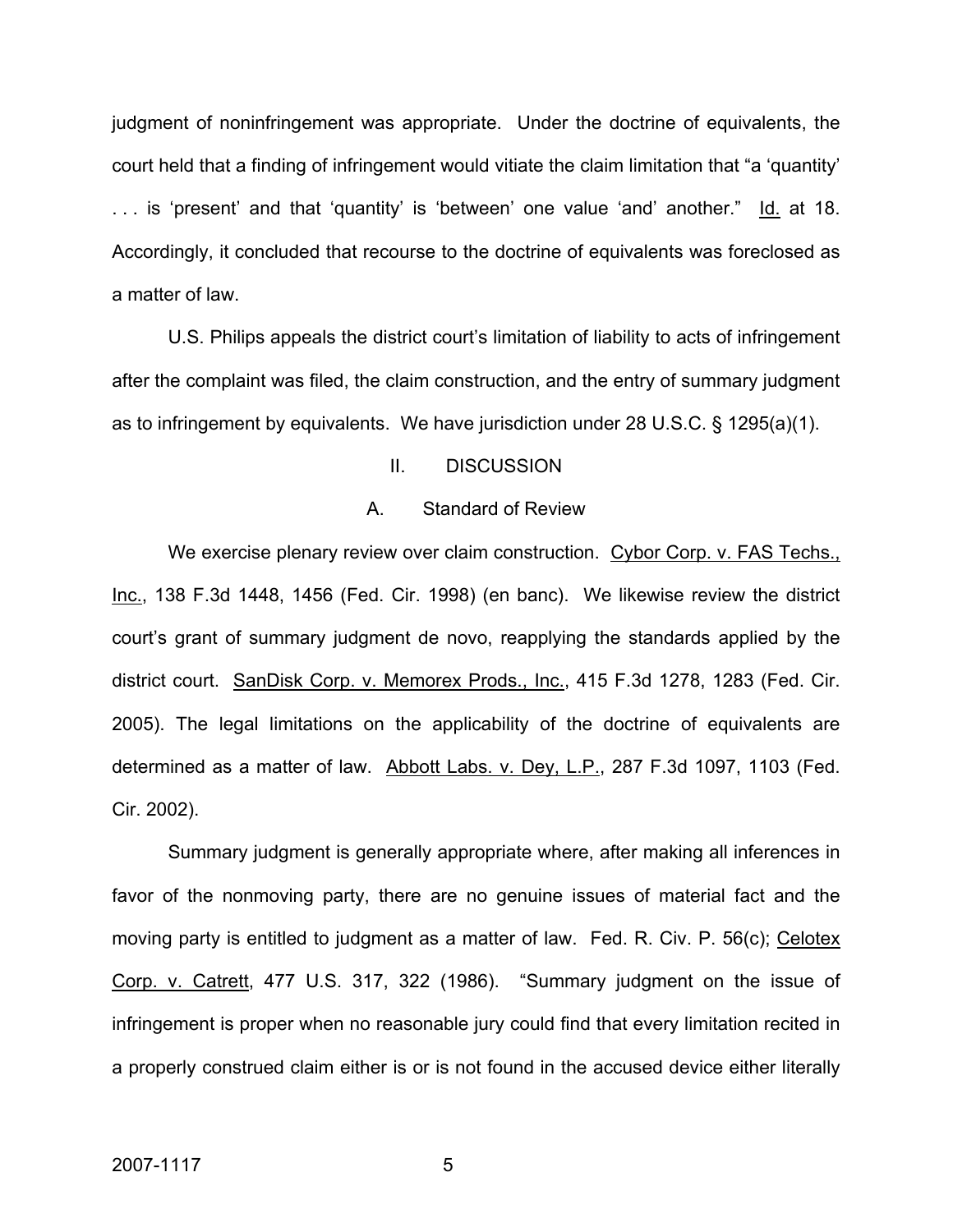or under the doctrine of equivalents." PC Connector Solutions LLC v. SmartDisk Corp., 406 F.3d 1359, 1364 (Fed. Cir. 2005). Although infringement under the doctrine of equivalents is a question of fact, "[w]here the evidence is such that no reasonable jury could determine two elements to be equivalent, district courts are obliged to grant partial or complete summary judgment." DePuy Spine, Inc. v. Medtronic Sofamor Danek, Inc., 469 F.3d 1005, 1013, 1017 (Fed. Cir. 2006) (quoting Warner-Jenkinson Co. v. Hilton Davis Chem. Co., 520 U.S. 17, 39 n.8 (1997)).

#### B. Notice Under 35 U.S.C. § 287(a)

We begin with the question of whether the Rolfes letter provided notice of alleged infringement sufficient to satisfy 35 U.S.C. § 287(a). When there has been a failure to mark a patented product, 35 U.S.C. § 287(a) forecloses damages for infringement "except on proof that the infringer was notified of the infringement and continued to infringe thereafter, in which event damages may be recovered only for infringement occurring after such notice. Filing of an action for infringement shall constitute such notice."

We have held that actual notice under § 287(a) "requires the affirmative communication of a specific charge of infringement by a specific accused product or device." Amsted Indus. Inc. v. Buckeye Steel Castings Co., 24 F.3d 178, 187 (Fed. Cir. 1994). It is not disputed that the Rolfes letter meets these criteria. However, in Lans, we held that a letter sent by Mr. Lans, the inventor of the patent in suit and the sole shareholder and managing director of the assignee company, was nevertheless insufficient to create notice because it was not sent by the patent owner. 252 F.3d at 1327. We observed that "the actual notice requirement of § 287(a) demands notice of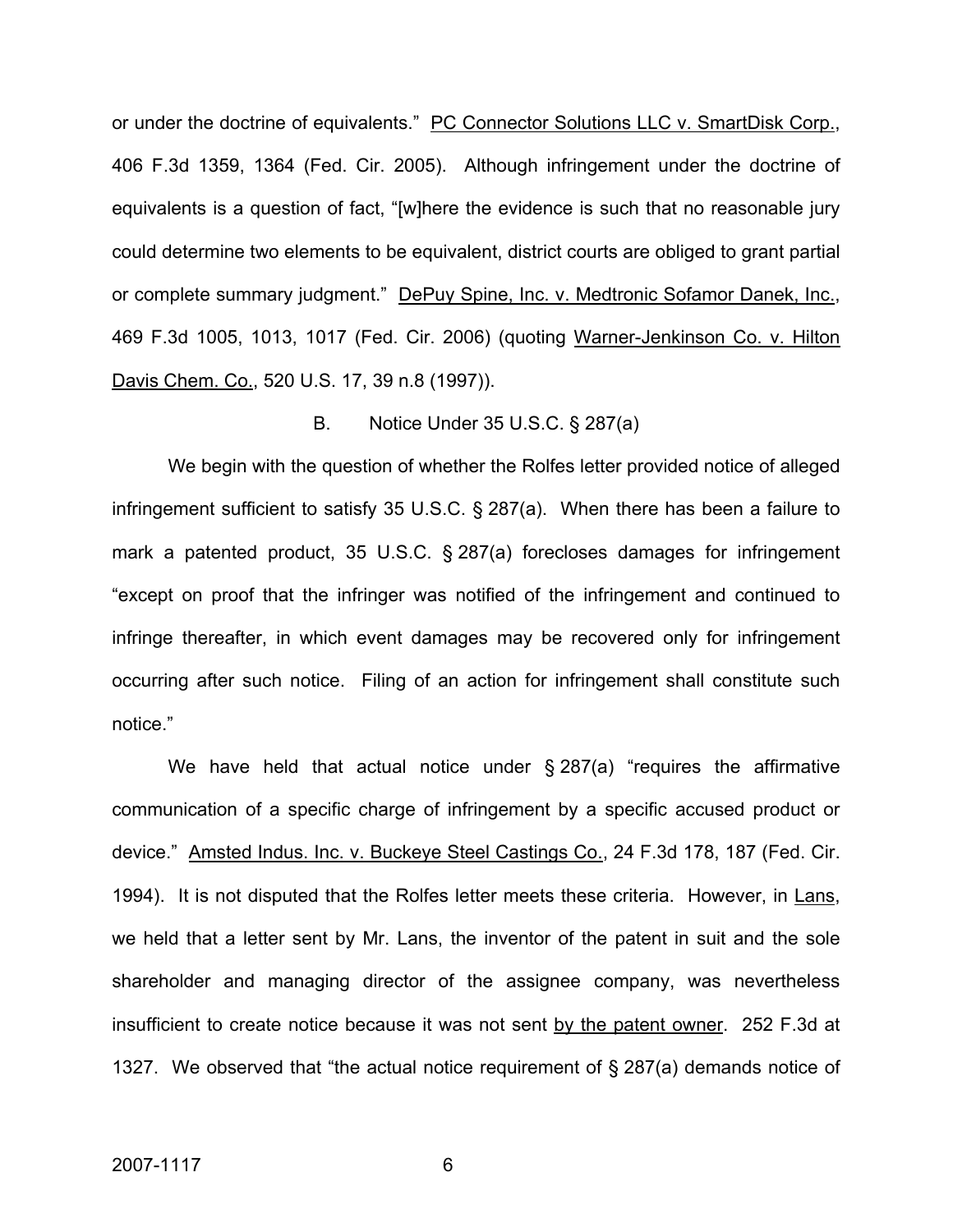the patentee's identity as well as notice of infringement," and that the notice must arise by "an affirmative act on the part of the patentee which informs the defendant of infringement." Id. at 1327–28 (citing Amsted, 24 F.3d at 187).

Iwasaki argued before the district court and reiterates here that the Rolfes letter was deficient under Lans because it was not sent by, and did not reference, the patent owner U.S. Philips. The district court held in Iwasaki's favor on both of these grounds. We disagree. Lans is distinguishable and does not support Iwasaki's position. First, unlike the facts in Lans, the front page of the '181 patent, which was enclosed with the Rolfes letter, correctly identifies "U.S. Philips Corporation, New York, N.Y." as the assignee. Although the assignation printed on the face of a patent is not a conclusive indication of the patent's current ownership, we hold that when the information printed on the patent is correct, it is enough to put an accused infringer on notice of the patentee's identity. Second, although the Rolfes letter did not purport to come from U.S. Philips Corporation, it is undisputed that Philips International B.V. had the ultimate responsibility for licensing and enforcement of the '181 patent. Thus, the reasons we articulated in Lans for strictly enforcing the notice requirement were all fulfilled: Philips International B.V.—the sender of the letter—was the party "to contact . . . about an amicable and early resolution of the potential dispute," "to consult with . . . about design changes to avoid infringement," and with whom "to negotiate a valid license." Lans, 252 F.3d at 1327. Under the facts of this case, the Rolfes letter constituted notice under § 287(a), and Iwasaki is liable for any acts of infringement that U.S. Philips can demonstrate took place after the June 7, 2000, date of the letter. The district court's contrary ruling is reversed.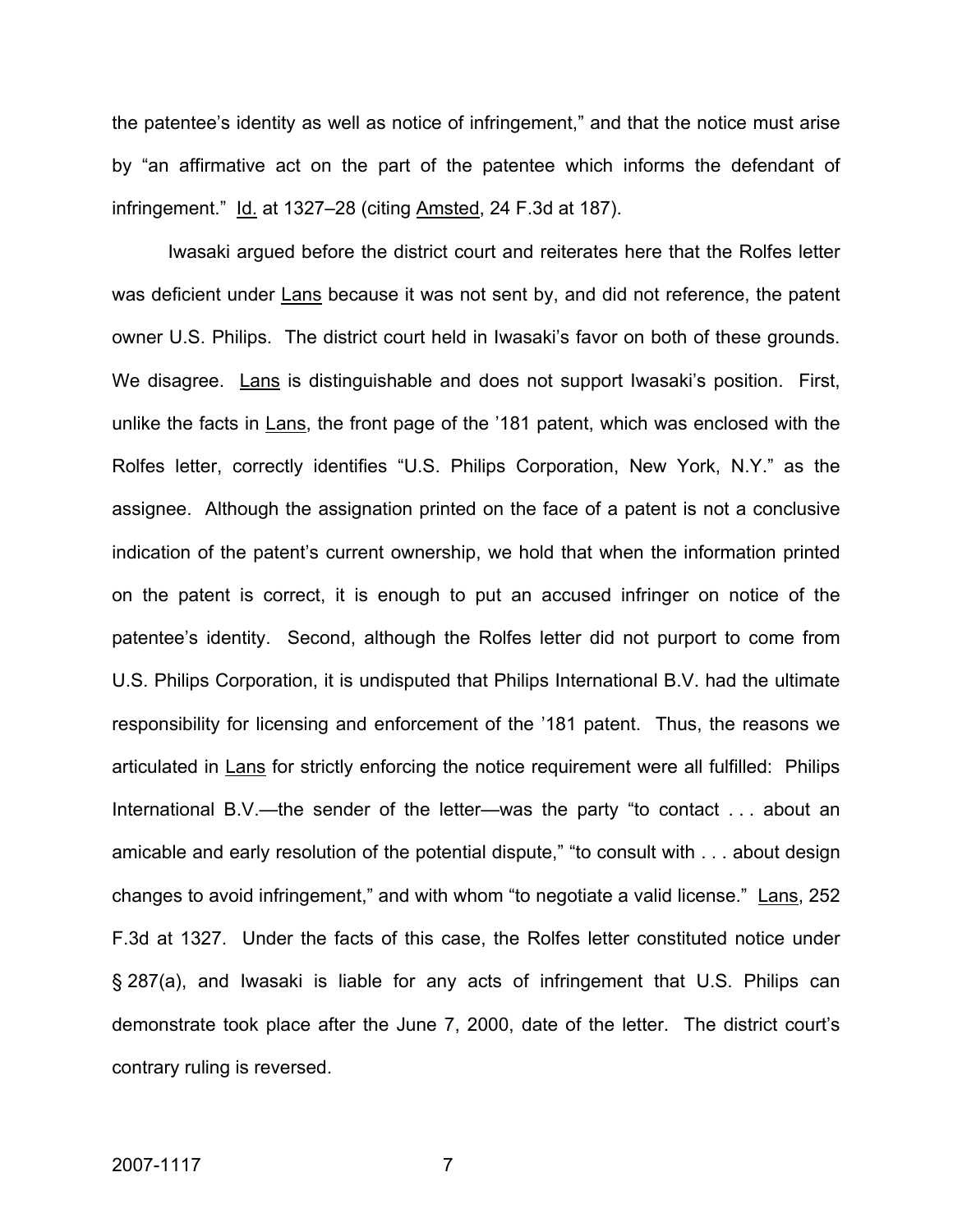#### C. Claim Construction

We next turn to the question of claim construction. U.S. Philips argues that the term "between 10<sup>-6</sup> and 10<sup>-4</sup> µmol/mm<sup>3</sup>" expresses a range of orders of magnitude, not a range of more-precise numbers, and that it was therefore error for the district court to construe the claim to mean "between 1  $\times$  10<sup>-6</sup> and 1  $\times$  10<sup>-4</sup> µmol/mm<sup>3</sup>." According to U.S. Philips, one of ordinary skill in the art of lamp chemistry would understand "10<sup>-4</sup>" to mean something different and less precise than "1  $\times$  10<sup>-4</sup>"; i.e., the absence of a coefficient ("1") means that the term encompasses all values that are closer on a logarithmic scale to 10<sup>-4</sup> than to 10<sup>-5</sup> or 10<sup>-3</sup>, or a range of approximately 3.2  $\times$  10<sup>-5</sup> to  $3.2 \times 10^{-4}$  $3.2 \times 10^{-4}$  $3.2 \times 10^{-4}$ .<sup>1</sup> Thus, according to U.S. Philips, the full range should be construed as approximately  $3.2 \times 10^{-7}$  to  $3.2 \times 10^{-4}$  µmol/mm<sup>3</sup>, and Iwasaki's lamps with admitted halogen concentrations of 1.2  $\times$  10<sup>-4</sup> to 2.0  $\times$  10<sup>-4</sup> µmol/mm<sup>3</sup> literally infringe.

We disagree with U.S. Philips and, like the district court, conclude that the claim limitation is properly construed to mean "between 1  $\times$  10<sup>-6</sup> and 1  $\times$  10<sup>-4</sup> µmol/mm<sup>3</sup>." Although the upper and lower bounds of the claimed range are expressed as powers of ten, this alone is no reason for treating them as anything other than the ordinary numbers that they are. As the district court observed, the overall phrase—"a quantity between  $\qquad$  and  $\qquad$  "—is a construction that "implies a specific range . . . . It does not imply a range between two values which are themselves ranges." Claim

<span id="page-8-0"></span> <sup>1</sup> In other words, under U.S. Philips's proffered construction, the term " $10^{-4}$ ," as an order of magnitude, encompasses a range of values from  $10^{-4.5}$  and  $10^{-3.5}$ —the set of numbers with base-10 logarithms that round to -4. This range is approximately  $3.2 \times 10^{-5}$  to  $3.2 \times 10^{-4}$ . Mathematically,  $10^{-4.5} = 10^{0.5} \times 10^{-5} = \sqrt{10} \times 10^{-5}$ , and  $10^{-3.5}$  $10^{0.5} \times 10^{-4} = \sqrt{10} \times 10^{-4}$ ; the square root of 10 is approximately 3.2.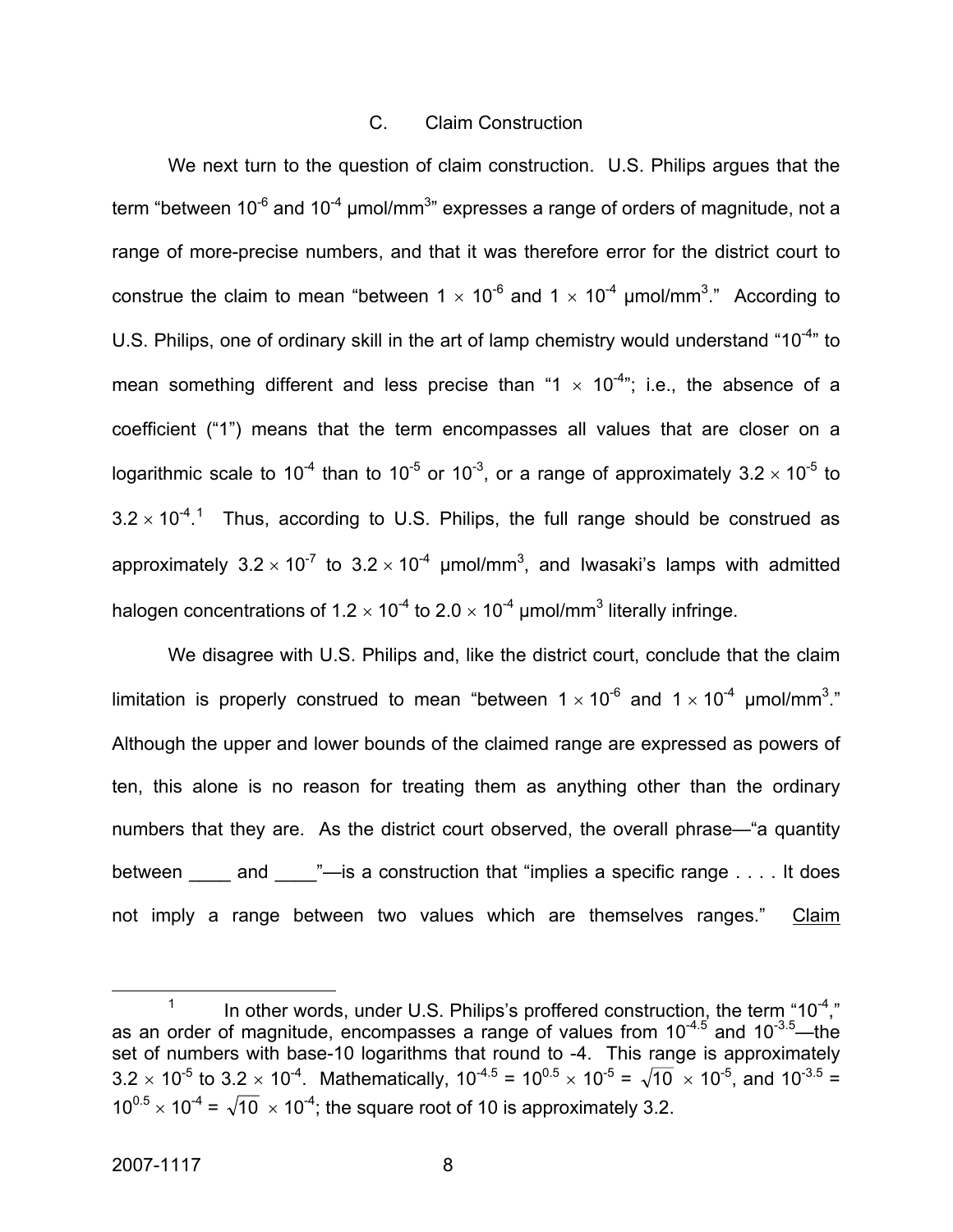Construction Opinion at 8. The limitation does not refer to either bound as a range, an order of magnitude, or an approximation.

The specification fully supports this construction. In the LAMP 1 embodiment, under the heading "halogen," the '181 patent refers to "5  $\cdot$  10<sup>-6</sup> µmol of CH<sub>2</sub>Br<sub>2</sub>[/mm<sup>3</sup>] (10<sup>-5</sup> µmol of Br/mm<sup>3</sup>)." '181 patent, col. 3, II. 53–54. The parenthetical expression apparently refers to the fact that one molecule of  $CH<sub>2</sub>Br<sub>2</sub>$  contains two bromine atoms, so the concentration of atomic bromine (Br) should be double the concentration of CH<sub>2</sub>Br<sub>2</sub>—two times  $5 \times 10^{-6}$ , or  $1 \times 10^{-5}$ . See Tr. of 11/22/2005 motion hearing at 57, II. 10–11 (Dist Ct. Dckt. No. 64; Fed. Cir. J.A. 1233) ("You simply multiply the number on the first line by 2 because there are two bromines in every mole."). This suggests that "10<sup>-5</sup>" is used as a synonym for "1  $\times$  10<sup>-5</sup>." Moreover, the LAMP 1 example specifies particular quantities for a number of attributes of the embodiment: e.g., an envelope volume of 23 mm<sup>3</sup>, filling mercury at a concentration of 0.261 mg/mm<sup>3</sup>, and power of 50W. It would be odd to infer in this context that "10<sup>-5</sup> µmol of Br/mm<sup>3</sup>," alone among the specified quantities, refers to a range or order of magnitude, solely because it uses a power of ten. Indeed, there is no use of a power-of-ten quantity such as  $10^{-5}$ anywhere in the specification that requires the broader construction that U.S. Philips advocates. We therefore affirm the district court's claim construction of the halogen range "between 10<sup>-6</sup> and 10<sup>-4</sup> µmol/mm<sup>3</sup>" as meaning "between 1  $\times$  10<sup>-6</sup> and 1  $\times$  10<sup>-4</sup> μmol/mm<sup>3</sup> ."

However, there remains the question of how this construction is to be applied to the accused lamps. Before the district court, U.S. Philips argued that even under a claim construction of "between 1  $\times$  10<sup>-6</sup> and 1  $\times$  10<sup>-4</sup> µmol/mm<sup>3</sup>," a lamp with a halogen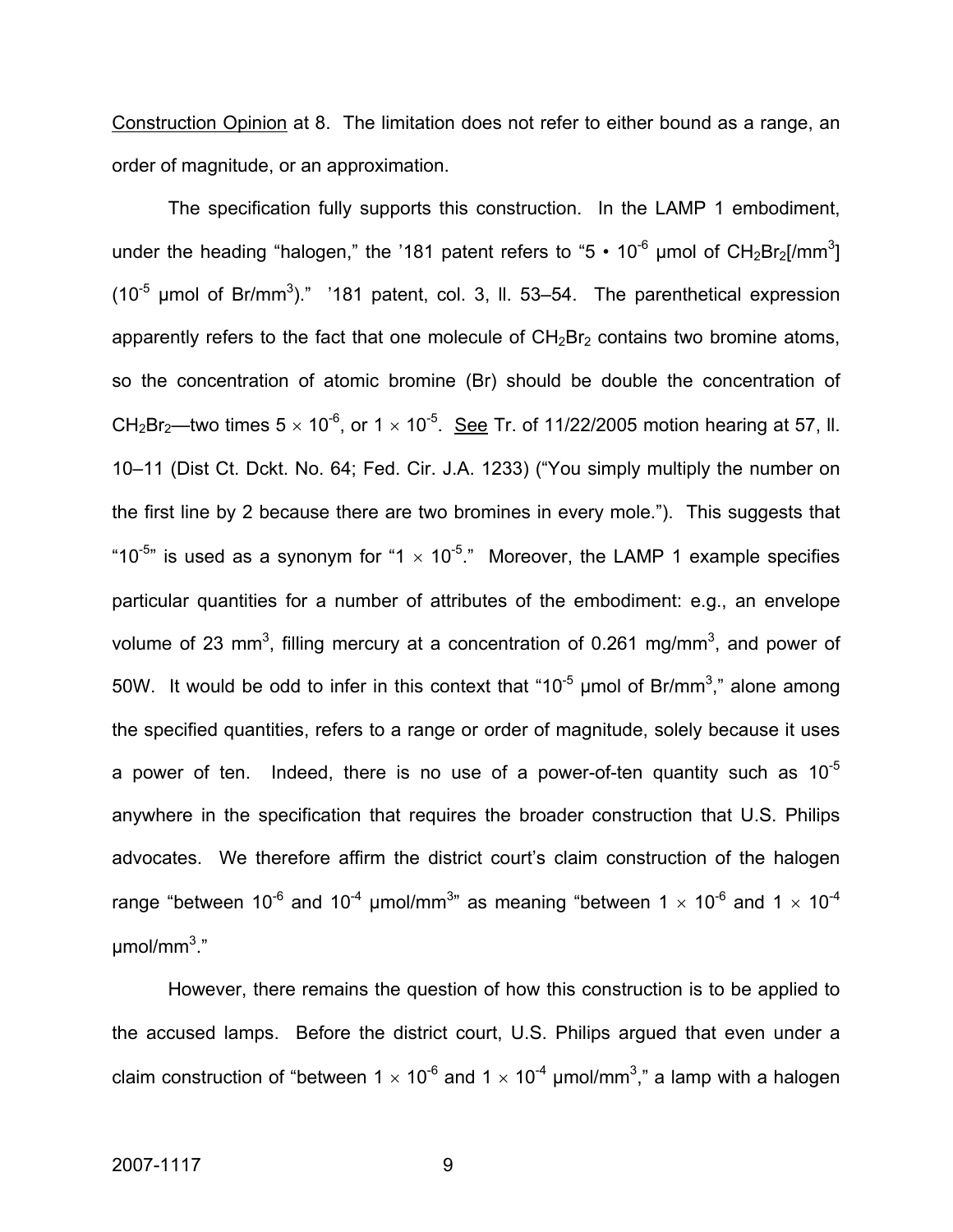concentration toward the lower end of Iwasaki's admitted range—for instance, with a concentration of 1.2  $\times$  10<sup>-4</sup> µmol/mm<sup>3</sup>—might still literally infringe due to rounding. The question of whether and how to apply rounding, it argued, is a question of fact that should have been left for the jury rather than decided as part of the claim construction or at summary judgment. See Summary Judgment Opinion at 11. The district court disagreed and held that the question of whether to apply rounding should be treated solely as a claim construction issue that did not present any factual questions for a jury. Id. at 12. U.S. Philips declined to argue its position as to rounding as a matter of claim construction, instead limiting its claim construction argument to its contentions regarding the meaning of the phrase "between 10<sup>-6</sup> and 10<sup>-4</sup>  $\mu$ mol/mm<sup>3</sup>," as discussed <u>supra</u>. Id. at 13.

In its opening brief on appeal, U.S. Philips does not challenge the district court's decision to treat the question of rounding as an issue of claim construction, nor does it challenge the district court's entry of summary judgment of no literal infringement under the district court's claim construction. Its sole infringement arguments on appeal are that the bounds of the claimed range refer to orders of magnitude rather than ordinary numbers—the claim construction argument we reject above—and that the doctrine of equivalents should have been available, an argument we address below. Accordingly, we deem the argument based on rounding to have been waived as to the Iwasaki products that the district court considered. See SmithKline Beecham Corp. v. Apotex Corp., 439 F.3d 1312, 1319 (Fed. Cir. 2006) ("[A]rguments not raised in the opening brief are waived."). We therefore affirm the entry of summary judgment of no literal infringement as to Iwasaki's alleged acts of infringement after the filing of the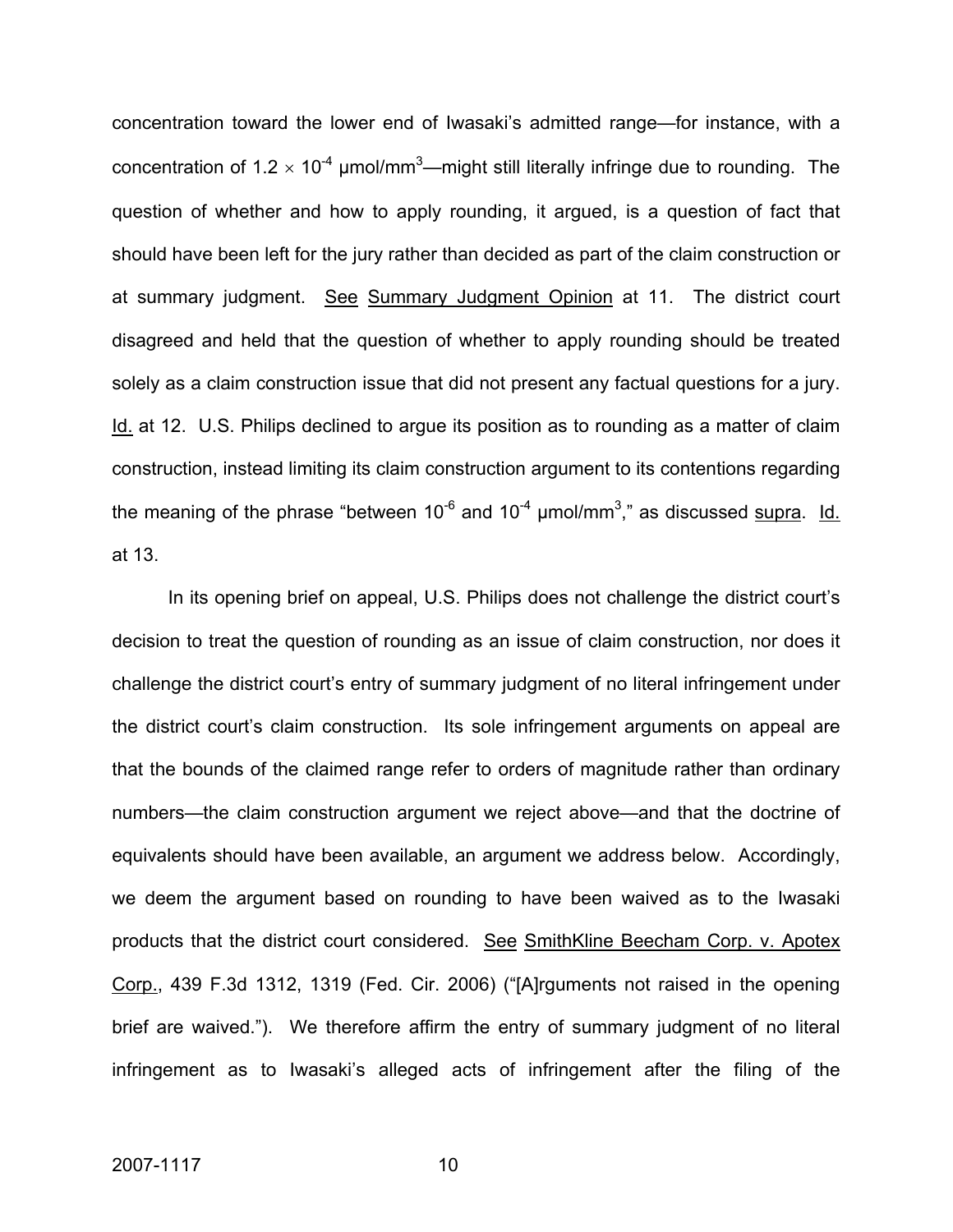complaint.<sup>[2](#page-11-0)</sup> We do not reach U.S. Philips's argument that the question of rounding should have been presented to a jury, nor do we determine in this case where the process of claim construction ends and the literal infringement analysis begins.

We emphasize that the claim construction we affirm today should not be read to state the endpoints of the claimed range with greater precision than the claim language warrants. In some scientific contexts, "1" represents a less precise quantity than "1.0," and "1" may encompass values such as 1.1 that "1.0" may not. See Viskase Corp. v. Am. Nat'l Can Co., 261 F.3d 1316, 1320–21 (Fed. Cir. 2001) (discussing distinction between "0.91 g/cm<sup>3</sup>" and "0.910 g/cm<sup>3</sup>"). In other words, "1.0" may be said to have more significant digits than "1" with no decimal point. Because "10 $\degree$ " and "10 $\degree$ " are simply the numbers 0.000001 and 0.0001 expressed as powers of ten, the claim language provides no basis for inferring any level of precision beyond the single digit "1." The way that power-of-ten quantities are used in the specification, discussed supra, confirms that the quantities of halogen described by the claims are not intended to be more precise. Thus, it is technically incorrect to assert, as Iwasaki does in its brief before this court,  $\underline{e.g.}$ , Br. for Appellee at 35, that "10<sup>-x</sup>" should be construed to mean "1.0  $\times$  10<sup>-x</sup>." It means, simply, "1  $\times$  10<sup>-x</sup>." "1.0  $\times$  10<sup>-x</sup>" expresses a quantity with greater precision, reflected in the recitation of a significant digit following the decimal point.

The claim construction that we affirm today is "between 1  $\times$  10<sup>-6</sup> and 1  $\times$  10<sup>-4</sup> μmol/mm<sup>3</sup>," not "between 1.0  $\times$  10<sup>-6</sup> and 1.0  $\times$  10<sup>-4</sup> μmol/mm<sup>3</sup>." We leave for another day the question of whether this claim construction is sufficient to answer the

<span id="page-11-0"></span> $\frac{1}{2}$  $\frac{1}{2}$  In so doing, we do not decide whether and to what extent this waiver applies to further proceedings in this case on remand with respect to alleged literal infringement occurring between the Rolfes letter and the filing of the complaint.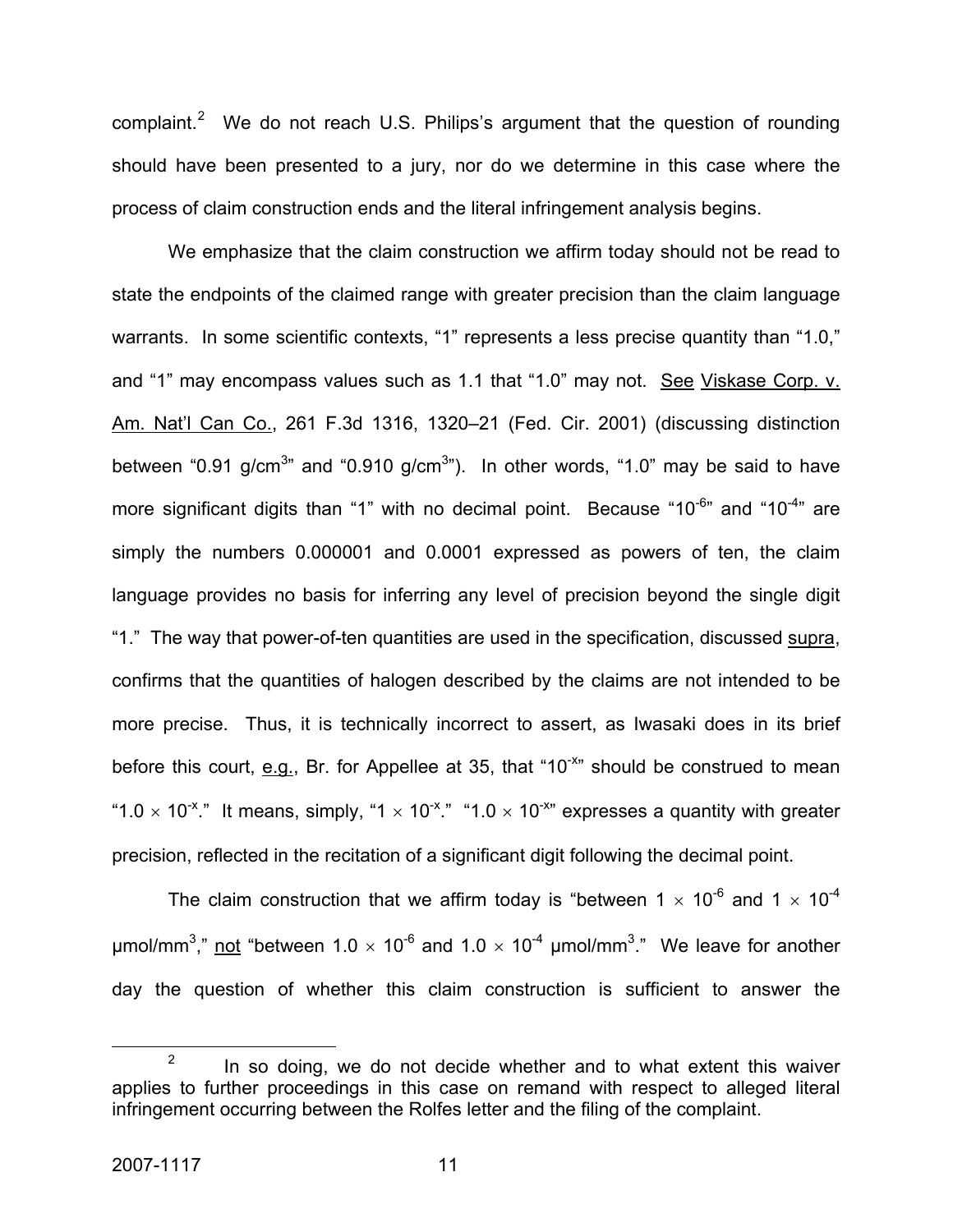infringement questions presented by a future record. See E-Pass Techs., Inc. v. 3Com Corp., 473 F.3d 1213, 1219 (Fed. Cir. 2007) ("[A]ny articulated definition of a claim term ultimately must relate to the infringement questions that it is intended to answer.").

#### D. Infringement Under the Doctrine of Equivalents

The final issue on appeal is whether the doctrine of equivalents is available to extend the claimed concentration range beyond its literal scope. The district court held that the language of the claim was "intended to establish the demarcation of boundaries" and that those boundaries were expressed with "the type of precision that is closely analogous to the metes and bounds of a deed of real property." Summary Judgment Opinion at 18. Thus, the district court reasoned, a finding of infringement would vitiate the claim limitation, and resort to the doctrine of equivalents is foreclosed as a matter of law. Id. at 18–19. U.S. Philips argues that the district court's decision misreads our precedent regarding vitiation and is inconsistent with our decision in Abbott Laboratories v. Dey, L.P., 287 F.3d 1097 (Fed. Cir. 2002), and the Supreme Court's decision in Warner-Jenkinson, 520 U.S. at 17. Iwasaki counters that Abbott Laboratories and Warner-Jenkinson are distinguishable and that other precedents support the district court's holding.

We agree with U.S. Philips and conclude that resort to the doctrine of equivalents is not foreclosed with respect to the claimed concentration range. In Abbott Laboratories, we noted that "the fact that a claim recites numeric ranges does not, by itself, preclude . . . [reliance] on the doctrine of equivalents." 287 F.3d at 1107–08. Indeed, in that case, we allowed consideration of the doctrine of equivalents as to such a range. Id. at 1100 (discussing claim to a material "characterized in that the overall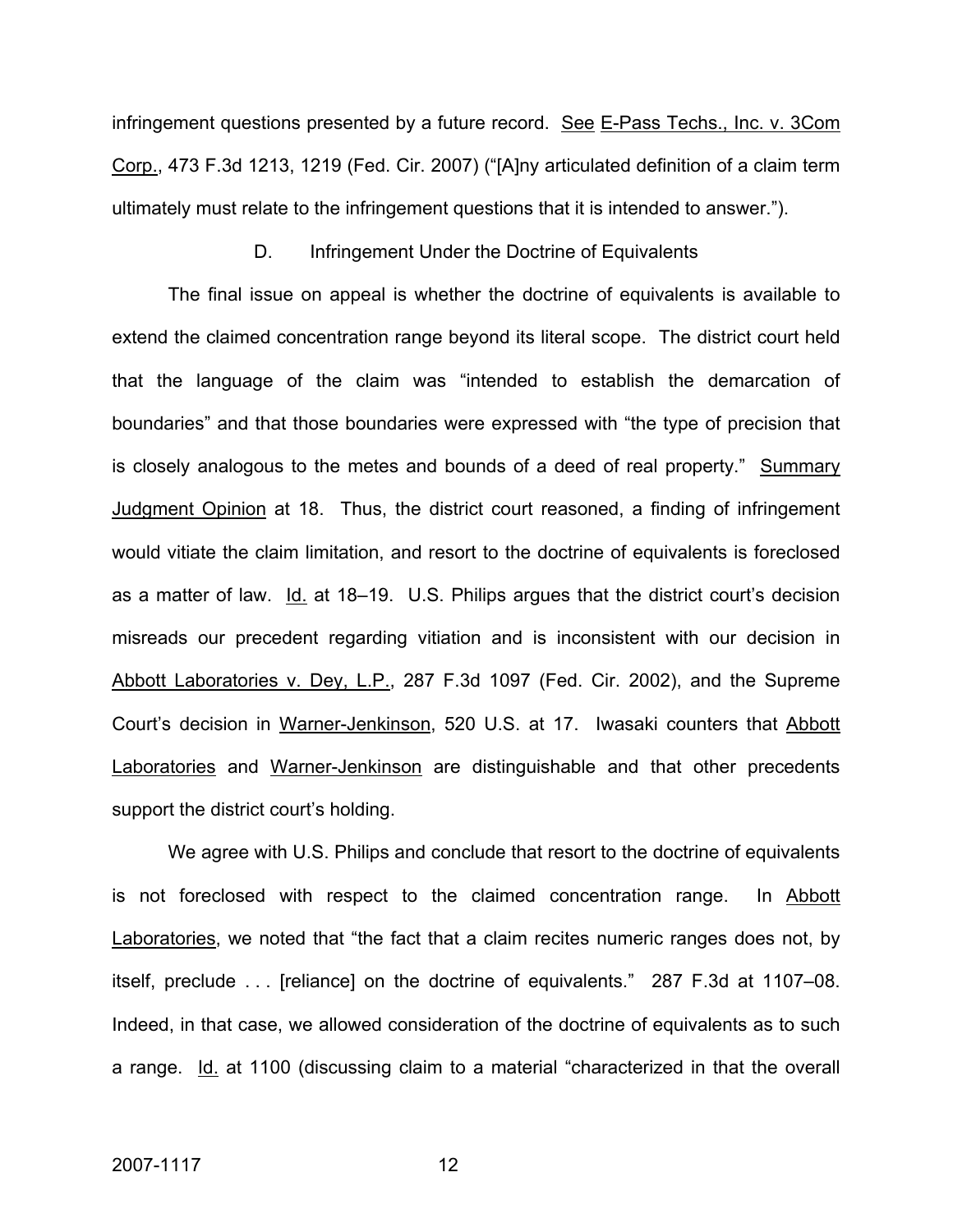phospholipid content is 68.6–90.7%"); see also Warner-Jenkinson, 520 U.S. at 32–33 (permitting consideration of the doctrine of equivalents with respect to a claim to a pH range "from approximately 6.0 to 9.0").

Iwasaki contends that our decisions in Moore U.S.A., Inc. v. Standard Register Co., 229 F.3d 1091 (Fed. Cir. 2000), Cooper Cameron Corp. v. Kvaerner Oilfield Products, Inc., 291 F.3d 1317, 1322 (Fed. Cir. 2002), and Elekta Instrument S.A. v. O.U.R. Scientific International, Inc., 214 F.3d 1302 (Fed. Cir. 2000), preclude U.S. Philips from relying on the doctrine of equivalents and support the district court's determination that a finding of infringement by equivalents would vitiate the recited end points of the stated range. Contrary to Iwasaki's arguments, however, these cases do not foreclose resort to the doctrine of equivalents on the facts of this case. As we observed in DePuy Spine, "[a] holding that the doctrine of equivalents cannot be applied to an accused device because it 'vitiates' a claim limitation is nothing more than a conclusion that the evidence is such that no reasonable jury could conclude that an element of an accused device is equivalent to an element called for in the claim, or that the theory of equivalence to support the conclusion of infringement otherwise lacks legal sufficiency." 469 F.3d at 1018–19.

Our decision in Moore was based on the claim's use of the term "majority," a claim limitation that is qualitatively different from a range. See 229 F.3d at 1106 ("[T]o allow what is undisputedly a minority (*i.e.*,  $47.8\%$ ) to be equivalent to a majority would vitiate the requirement . . . . If a minority could be equivalent to a majority, this limitation would hardly be necessary."). In Moore, no reasonable juror could have concluded that an adhesive strip running only 47.8% of the lengths of the accused product's margins—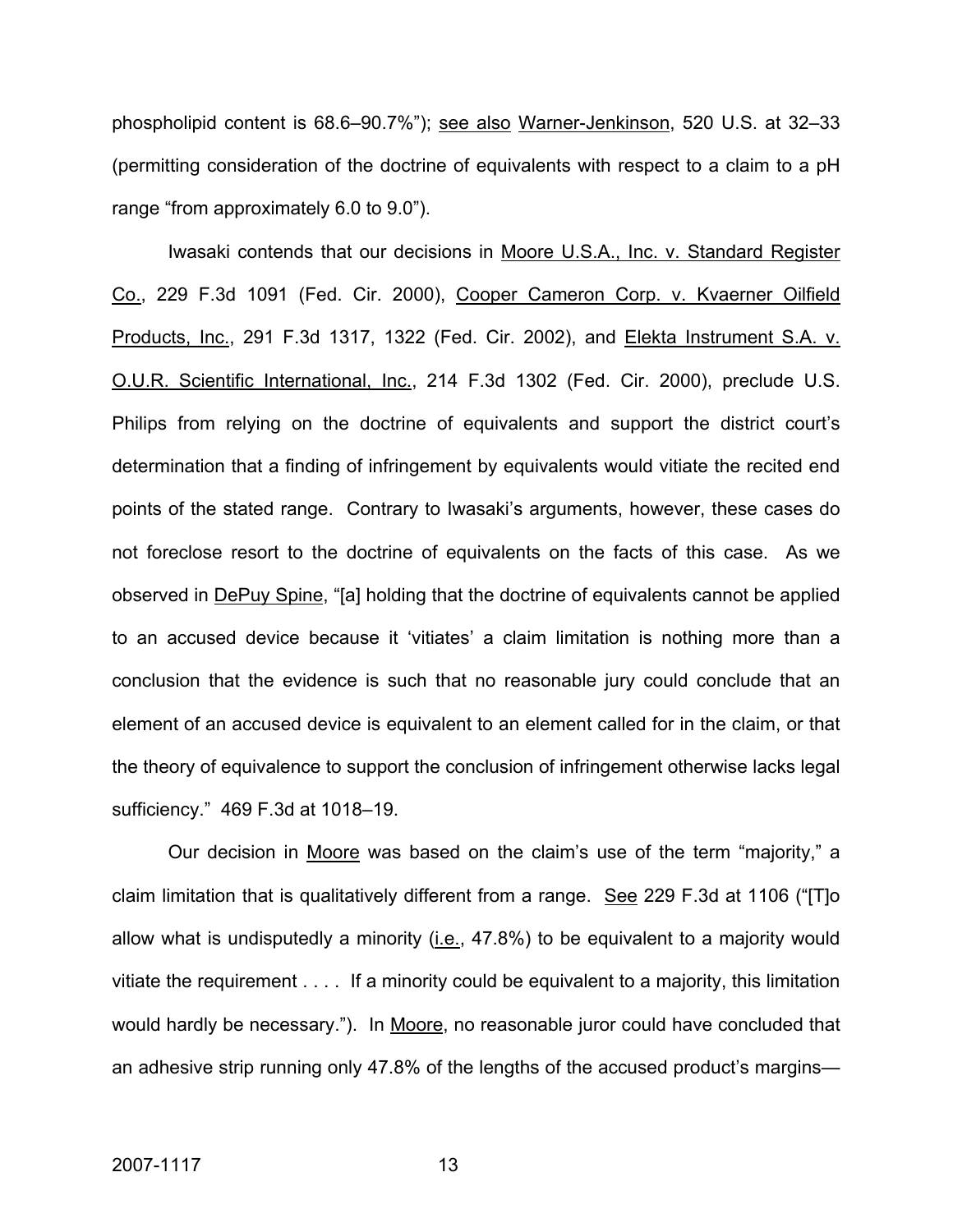a minority of the lengths—was equivalent to one running a "majority of the lengths." Even though the term "majority" means a quantity greater than 50% and less than or equal to 100%, holding 47.8% to be equivalent to a majority changes the character of the claim limitation in a way that merely broadening a range need not. See id. ("[I]t would defy logic to conclude that a minority—the very antithesis of a majority—could be insubstantially different from a claim limitation requiring a majority, and no reasonable juror could find otherwise."); see also Asyst Techs. v. Emtrak, Inc., 402 F.3d 1188, 1195 (Fed. Cir. 2005) (discussing the "specific exclusion" principle by which "the term 'mounted' can fairly be said to specifically exclude objects that are 'unmounted'").

Likewise, the use of "between" in Cooper Cameron described a spatial relationship among two "plugs" and a "workover port" that was claimed as lying "between" them on a subsea wellhead. 291 F.3d at 1319. Given the arrangement of components and the overall description of the claimed wellhead, no reasonable juror could have concluded that a workover port placed somewhere other than between the two plugs was insubstantially different from a workover port that was between the plugs. Here, in contrast, the limits of the claimed halogen range are not themselves components of an invention that a third component must physically lie between; rather, they place limitations on a single quantity of halogen. A reasonable juror could make a finding that a quantity of halogen outside that range is insubstantially different from a quantity within that range without "ignor[ing] a material limitation" of the patent claim. Id. at 1322.

For similar reasons, **Elekta's use of a claim limitation containing the word "only"** presents a question more akin to Moore than to Abbott Labs, Warner-Jenkinson, or the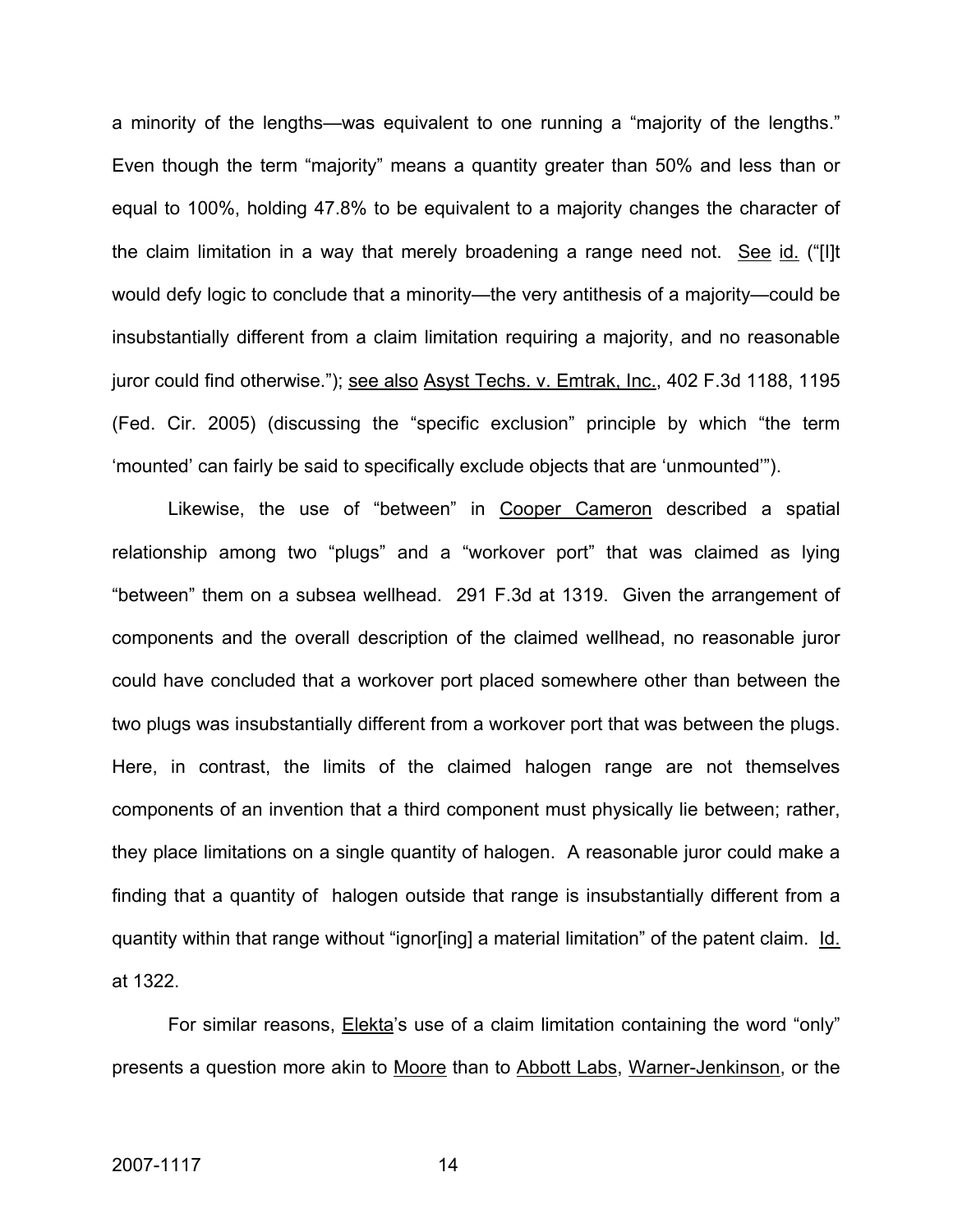instant case. 214 F.3d at 1304. Moreover, the precedential value of Elekta is limited by the fact that we explicitly declined to decide the question of whether the accused device infringed under the doctrine of equivalents and by our suggestion that prosecution history estoppel might apply. Id. at 1309 & n.2.

In short, this case is distinguishable from Moore, Cooper Cameron, and Elekta and indistinguishable from Abbott Labs and Warner-Jenkinson. Here, as in Abbott Labs and Warner-Jenkinson, a numeric range is claimed. The language "between x and y" of the present case has the same meaning as the phrase " $x - y$ " of Abbott Labs. Likewise, the phrase is also essentially the same as that used in Warner-Jenkinson, with the exception of the absence of the qualifier "approximately." However, terms like "approximately" serve only to expand the scope of literal infringement, not to enable application of the doctrine of equivalents. Notably, the Supreme Court in Warner-Jenkinson did not even mention the qualifier in allowing consideration of the doctrine of equivalents. 520 U.S. at 25–28.

Iwasaki's final argument against application of the doctrine of equivalents is that the upper concentration limit here was included to avoid a prior art German patent, DE-AS 14 89 417, and its American counterpart, U.S. Patent No. 3,382,396 (collectively, both here and at the district court, "the Holmes reference"). The Holmes reference disclosed lamps with a halogen concentration of 5  $\times$  10<sup>-4</sup> to 5  $\times$  10<sup>-2</sup> µmol/mm<sup>3</sup>. '181 patent, col. 1, ll. 22–23. Iwasaki analogizes the inclusion of an upper bound that avoids Holmes to prosecution history estoppel and argues that U.S. Philips must demonstrate that it has not "surrender[ed] the particular equivalent in question." Festo Corp. v. Shoketsu Kinzoku Kogyo Kabushiki Co., Ltd., 535 U.S. 722, 740 (2002). However,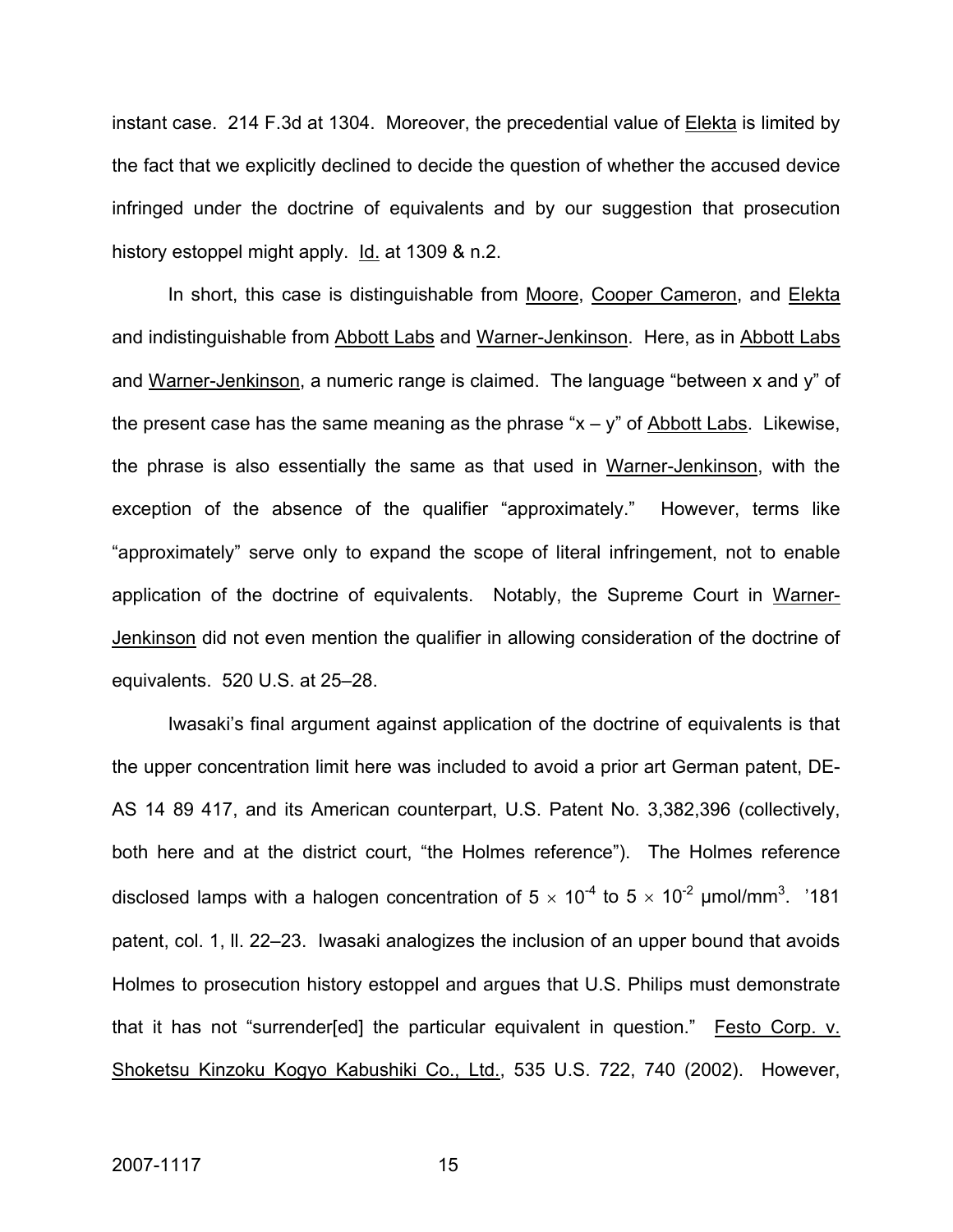there has been no narrowing amendment to the claim at issue, and Iwasaki has not asserted prosecution history estoppel in this case. Given these facts, there is no reason to presume that U.S. Philips has "surrendered" anything. Rather, the relevant inquiry is whether "a 'hypothetical claim' that literally recites the range of equivalents asserted to infringe . . . could have been allowed by the PTO over the prior art." Abbott Labs., 287 F.3d at 1105 (quoting Wilson Sporting Goods Co. v. David Geoffrey & Assocs., 904 F.2d 677, 684 (Fed. Cir. 1990)). Here, the asserted equivalents have halogen concentrations that lie below the range disclosed by the Holmes reference, there has been no showing that the lamps disclosed in Holmes meet all the other limitations of the claim, and Iwasaki has not established that Holmes alone or with other references would have rendered the claimed lamps obvious. Holmes therefore does not foreclose the application of the doctrine of equivalents to lamps with halogen concentrations between 1  $\times$  10<sup>-4</sup> and 5  $\times$  10<sup>-4</sup> µmol/mm<sup>3</sup>.

For the above reasons, we vacate the district court's summary judgment of noninfringement under the doctrine of equivalents. On remand, the district court should consider on a lamp-by-lamp basis whether Iwasaki's lamps infringe under the doctrine of equivalents. We do not foreclose partial or complete resolution of this issue at summary judgment based, inter alia, on development of the record on remand with respect to alleged acts of infringement after the date of the Rolfes letter and prior to the filing of the complaint.

#### III. CONCLUSION

For the foregoing reasons, the judgment of the district court is AFFIRMED-IN-PART, REVERSED-IN-PART, VACATED-IN-PART, AND REMANDED.